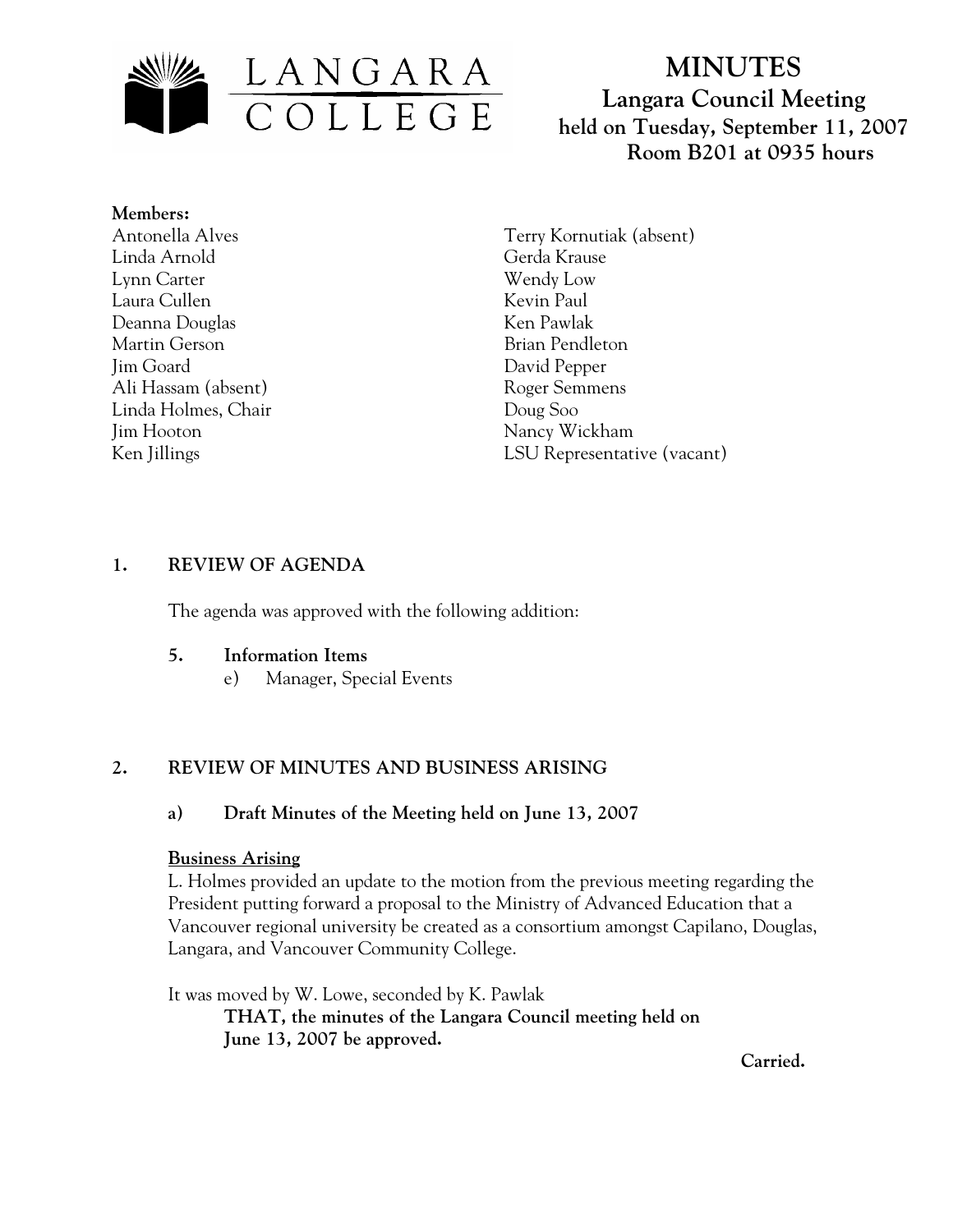#### **3. CURRICULUM ITEMS**

#### **a. Education Council Meeting held June 12, 2007**

L. Cullen introduced the Summary Report of the Education Council meeting held June 12, 2007, noting that Langara is the third of four institutions to approve the collaborative Bachelor of Performing Arts (BPA) Full Program Proposal prior to its moving ahead for peer review and the DQAB approval process. This collaborative proposal has a curriculum that represents a broad spectrum of performing arts programs and will lead to a degree delivered collectively by 4 institutions (Capilano College, Douglas College, Langara College and VCC).

She further noted that a School of Management (SOM) Chart was presented that clarifies the process of application to the BBA and exit into the various SOM diploma programs. The chart was included with the June 12, 2007 Education Council Meeting agenda.

L. Cullen noted that the report contained no items with financial implications.

It was moved by L. Cullen; seconded by G. Krause **THAT, the Summary Report for the Education Council meeting held June 12, 2007 be received.** 

**Carried.** 

# **4. INFORMATION ITEMS**

# **a) Registration 200730**

L. Holmes referenced a report titled "Langara College Comparative Enrolment and Application Report" attached to the agenda and noted that registration this fall was pretty even with last fall. She invited M. Gerson and L. Arnold to provide information regarding their respective instructional areas.

M. Gerson noted that BBA enrolments were very strong not only for new third and fourth year offerings but also for first year intakes, and additional sections were added as a result. Human Kinetics was another area where enrolment was strong resulting in additional sections being added and even with the additional sections there is a still a waiting list. Arts & Science and Social Sciences are at the same level, Geography was not as healthy as it has been in past, and Mathematics and Statistics was somewhat flat. He noted that it was hoped that second year Physics would be rescued but courses were cancelled due to weak enrolments. He noted that UBC and SFU have very different Physics programs and trying to match those programs has been difficult.

L. Arnold noted that according to the current Fall comparative enrolment report produced by Institutional Research enrolments have increased slightly over the same time last year. The College is doing a good job retaining students. Nursing is doing well and is offering all 10 terms of the program this fall. New student enrolment has declined somewhat (2,556 this year compared to 2,655 last year) but the total enrolment numbers will not be realized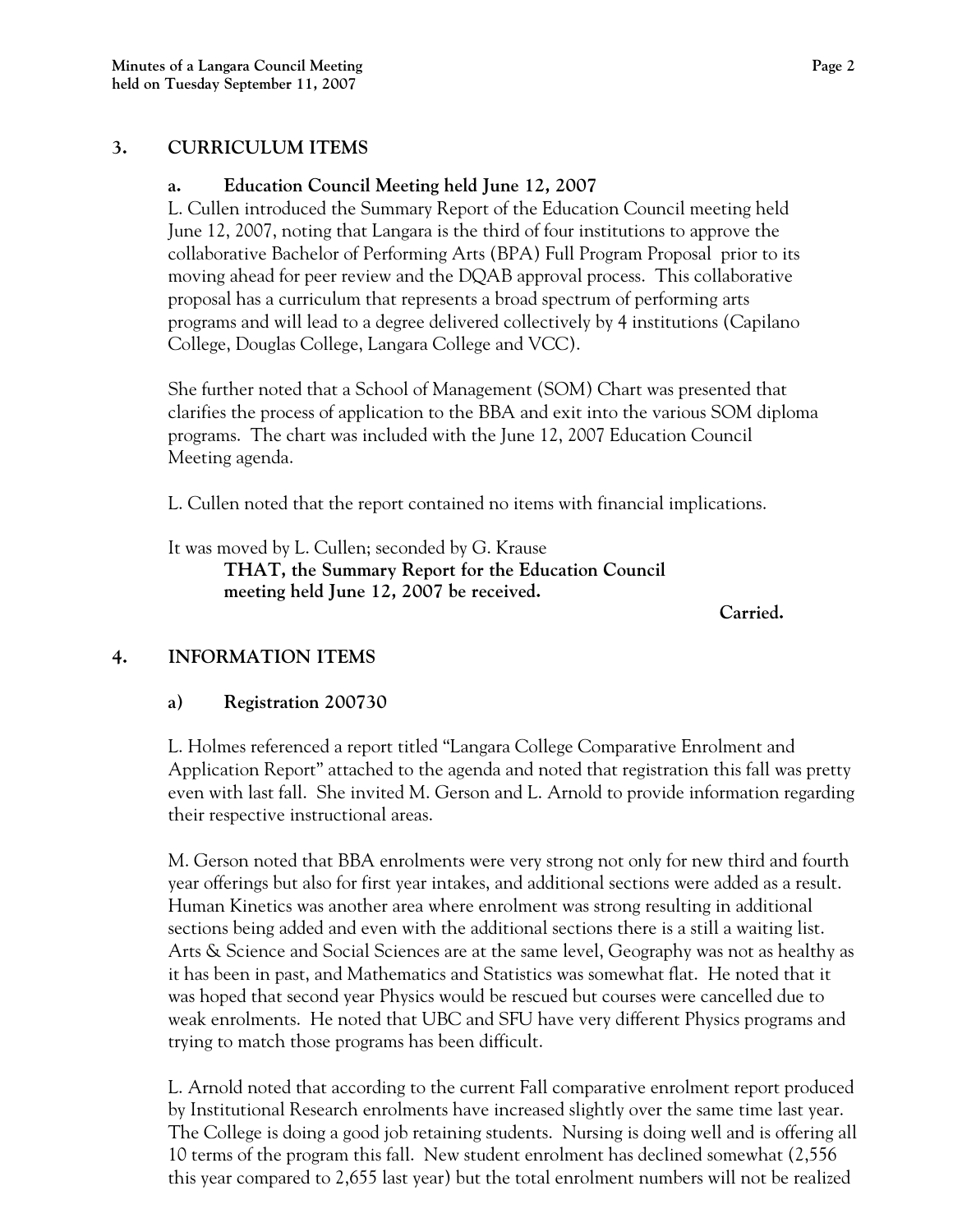until December 2007. There are still a few section 60's that will continue to accept students until October. L. Arnold noted that the collective effort of the departments and other areas of the College with respect to student retention initiatives are starting to have a positive result.

Discussion ensued amongst members and the following points were noted:

- The LEAP program has the largest enrolment in 10 years resulting in extra sections being added. There is also a full-time music production program in the evening.
- Department Chairs did a great job in getting students into their programs.
- Nursing has 80 students enrolled in Term 1 instead of 70.
- Approximately 22% of students who apply do not follow through to registration and most of them are high school graduates.
- There are two factors that may affect registration: (1) students are no longer required to pay within five days after registration which could result in students registering and not following through; and, (2) there are no longer any commitment fees.
- Providing a personal touch when working with existing students is very important in gaining the student's commitment to return. Several examples of student retention initiative successes were presented and discussed.
- Four areas were identified as being information most new students who send in an application would like to know:
	- 1. After one week from submitting, they should know if the College received their application.
	- 2. What timeline can they expect regarding whether or not they are accepted?
	- 3. Depending on the date of acceptance, they should be contacted a month before registration letting them know that we really want them to come.
	- 4. Date of New Student Orientation.

L. Holmes noted that she would like the Division Chairs and faculty to get together and determine what works and what improvements can be made, and that the Deans and Division Chair Group, including all Continuing Studies Managers, should start this process as soon as possible.

# **ACTION: Deans and Division Chair Group/Faculty**

# **b) Library and Classroom Building – Official Opening**

L. Holmes noted that several Government Dignitaries will be attending the Official Opening of the Library and Classroom Building on Monday, September 24, 2007. Murray Coell, Minister of Advanced Education, and Carole Taylor, Vancouver-Langara MLA and Minister of Finance, will be present for a ribbon-cutting, to be followed by cake and a tour. A notice will be going into the By The Way and L. Holmes asked members to pass the information on to their departments. She further noted that S. Teeple will be conducting a tour for Government Dignitaries and members of the Media following the opening.